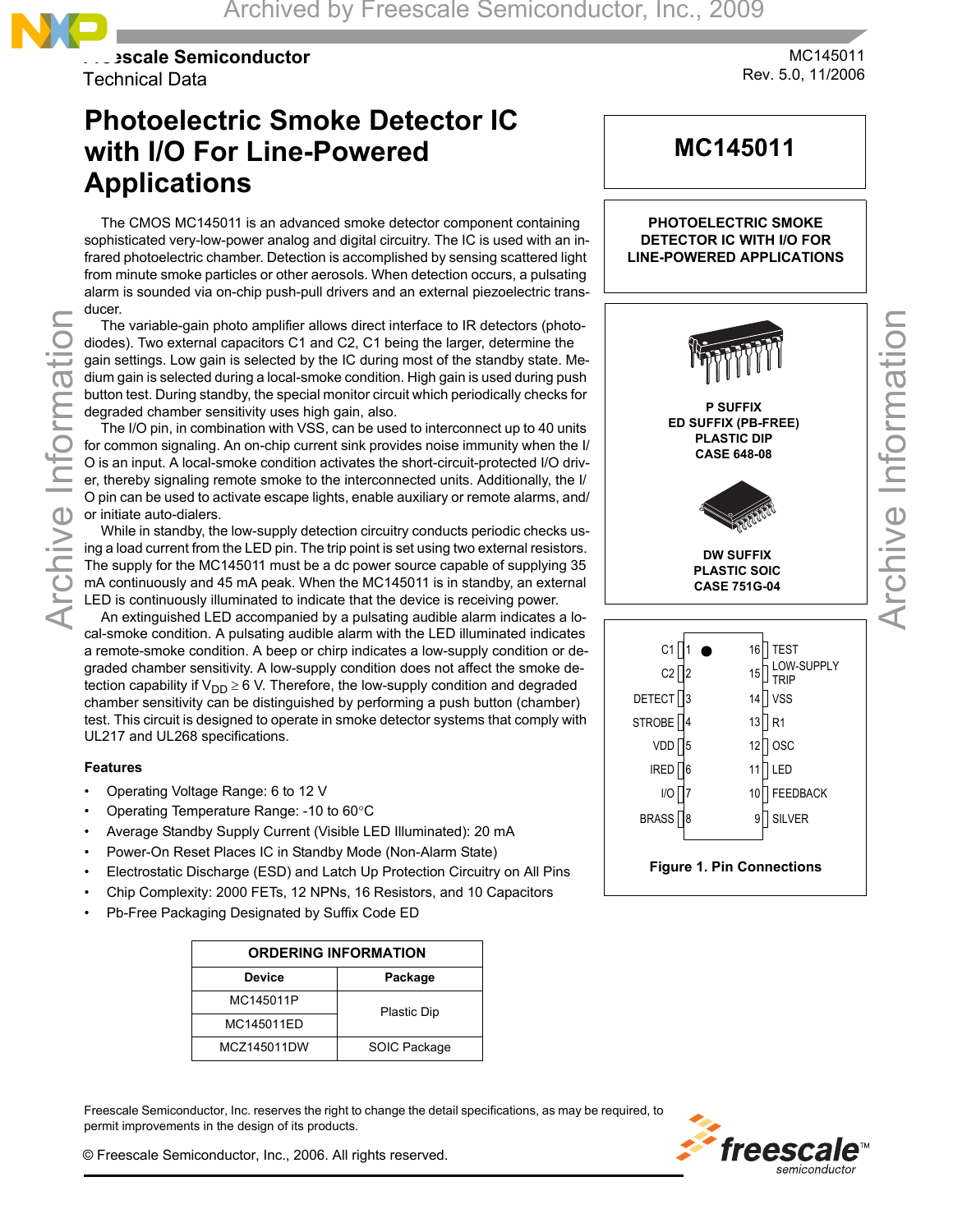

Archive Information



**Figure 2. Block Diagram**

# **Table 1. Maximum Ratings(1)**

| apie i maximum naunyo                    |  |
|------------------------------------------|--|
| Voltages referenced to V <sub>SS</sub> ) |  |

| <b>Parameter</b>                                            |                                                                          | Symbol           | Value                                                                                                                                  | Unit        |
|-------------------------------------------------------------|--------------------------------------------------------------------------|------------------|----------------------------------------------------------------------------------------------------------------------------------------|-------------|
| DC Supply Voltage                                           |                                                                          | $V_{DD}$         | $-0.5$ to $+12$                                                                                                                        | V           |
| <b>DC Input Voltage</b>                                     | C1, C2, DETECT<br>OSC, LOW-SUPPLY TRIP<br>I/O<br><b>FEEDBACK</b><br>Test | $V_{IN}$         | $-0.25$ to V <sub>DD</sub> $+0.25$<br>-0.25 to $V_{DD}$ +0.25<br>$-0.25$ to $V_{DD}$ +10<br>$-15$ to $+25$<br>$-1.0$ to $V_{DD}$ +0.25 | V           |
| DC Input Current, per Pin                                   |                                                                          | $I_{IN}$         | ±10                                                                                                                                    | mA          |
| DC Output Current, per Pin                                  |                                                                          | $I_{OUT}$        | ±25                                                                                                                                    | mA          |
| DC Supply Current, V <sub>DD</sub> and V <sub>SS</sub> Pins |                                                                          | OO <sup>I</sup>  | $+25/ -150$                                                                                                                            | mA          |
| Power Dissipation in Still Air                              | 5 Seconds<br>Continuous                                                  | $P_D$            | $1200^{(2)}$<br>$350^{(3)}$                                                                                                            | mW          |
| Storage Temperature                                         |                                                                          | T <sub>STG</sub> | $-55$ to $+125$                                                                                                                        | $^{\circ}C$ |
| Lead Temperature, 1 mm from Case for 10 Seconds             | Τ <sub>L</sub>                                                           | 260              | $^{\circ}C$                                                                                                                            |             |

1. Maximum Ratings are those values beyond which damage to the device may occur. Functional operation should be restricted to the limits in the Electrical Characteristics tables.

2. Derating: -12 mW/°C from 25° to 60°C.

3. Derating: - 3.5 mW/°C from 25° to 60°C.

This device contains protection circuitry to guard against damage due to high static voltages or electric fields. However, precautions must be taken to avoid applications of any voltage higher than maximum rated voltages to this high-impedance circuit. For proper operation,  $V_{in}$ and V<sub>out</sub> should be constrained to the range V<sub>SS</sub>  $\leq$  (V<sub>in</sub> or V<sub>out</sub>)  $\leq$  V<sub>DD</sub> except for the I/O, which can exceed V<sub>DD</sub>, and the Test input, which can go below V<sub>SS</sub>.

Unused inputs must always be tied to an appropriate logic voltage level (e.g., either  $V_{SS}$  or  $V_{DD}$ ). Unused outputs and/or an unused I/O must be left open.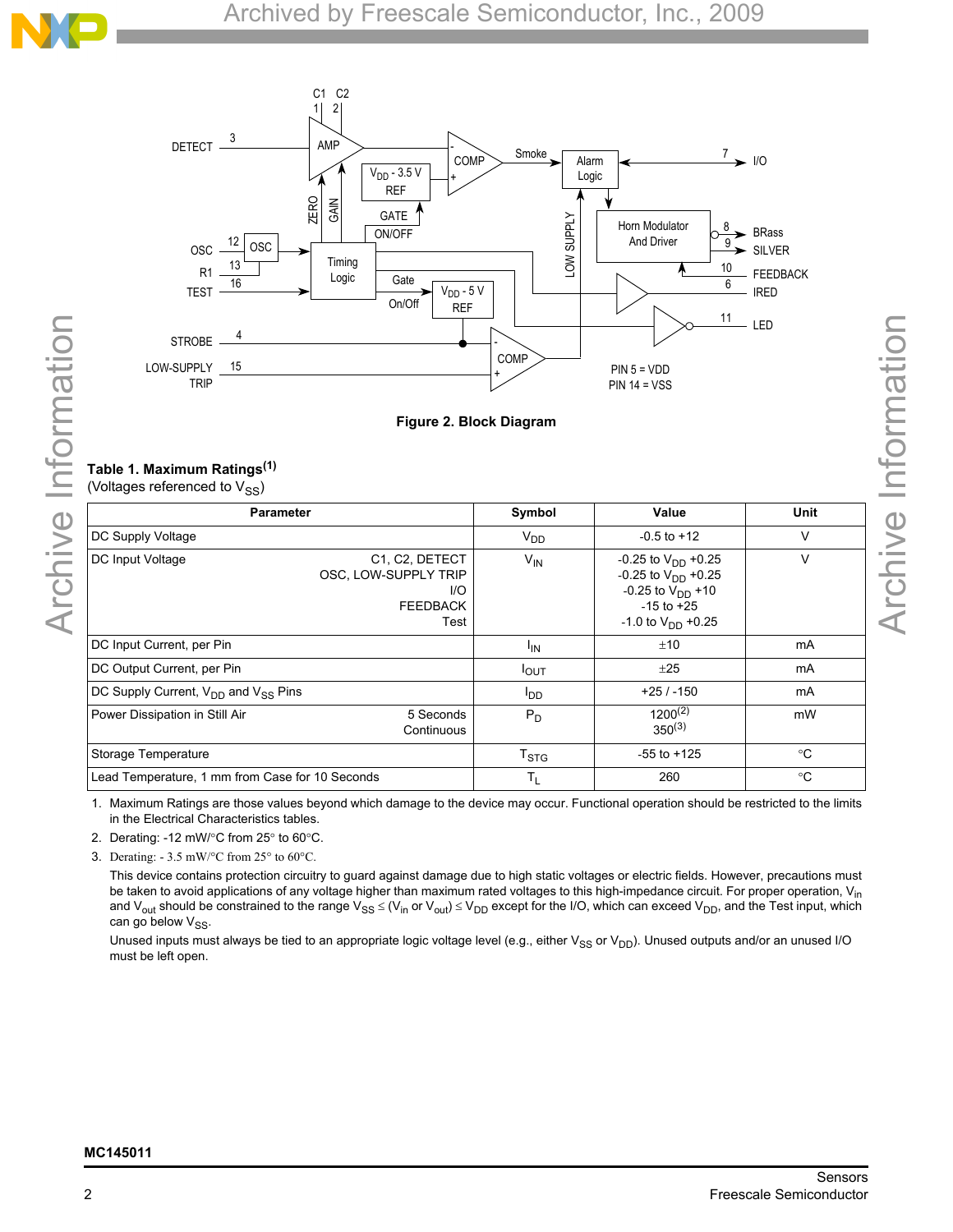

## **Table 2. Electrical Characteristics**

( $T_A$  = -10 to 60°C Unless Otherwise Indicated, Voltages Referenced to  $V_{SS}$ )

| Characteristic                                                                          | Symbol                 | <b>Test Condition</b>                                                                                     | $V_{DD}/V_{DC}$          | Min                              | Max                              | <b>Unit</b>  |
|-----------------------------------------------------------------------------------------|------------------------|-----------------------------------------------------------------------------------------------------------|--------------------------|----------------------------------|----------------------------------|--------------|
| Power Supply Voltage Range                                                              | V <sub>DD</sub>        |                                                                                                           |                          | 6.0                              | 12                               | V            |
| Supply Threshold Voltage, Low-Supply Alarm                                              | V <sub>TH</sub>        | Low-Supply Trip: $V_{IN} = V_{DD}/3$                                                                      |                          | 6.5                              | 7.8                              | V            |
| Average Operating Supply Current,<br>Excluding the Visible LED Current<br>(per Package) | <b>I</b> <sub>DD</sub> | Standby<br>Configured per Figure 8                                                                        | 12.0                     |                                  | 12                               | $\mu$ A      |
| Peak Supply Current,<br>Excluding the Visible LED Current                               | l <sub>DD</sub>        | During Strobe On, IRED Off<br>Configured per Figure 8                                                     | 12.0                     |                                  | 2.0                              | mA           |
| (per Package)                                                                           |                        | During Strobe On, IRED On<br>Configured per Figure 8                                                      | 12.0                     |                                  | 3.0                              |              |
| 1/O<br>Low-Level Input Voltage<br><b>FEEDBACK</b><br>Test                               | $V_{IL}$               |                                                                                                           | 9.0<br>9.0<br>9.0        | $\overline{\phantom{0}}$         | 1.5<br>2.7<br>7.0                | $\mathsf{V}$ |
| I/O<br>High-Level Input Voltage<br><b>FEEDBACK</b><br>Test                              | $V_{\text{IH}}$        |                                                                                                           | 9.0<br>9.0<br>9.0        | 3.2<br>6.3<br>85                 | —                                | V            |
| OSC, DETECT<br>Input Current<br><b>LOW-SUPPLY TRIP</b><br><b>FEEDBACK</b>               | $I_{IN}$               | $V_{IN}$ = $V_{SS}$ or $V_{DD}$<br>$V_{IN} = V_{SS}$ or $V_{DD}$<br>$V_{IN}$ = $V_{SS}$ or $V_{DD}$       | 12.0<br>12.0<br>12.0     | $\overline{\phantom{0}}$         | ±100<br>±100<br>± 00             | nA           |
| Low-Level Input Current<br>Test                                                         | $I_{IL}$               | $V_{IN} = V_{SS}$                                                                                         | 12.0                     | $\overline{\phantom{0}}$         | $-1$                             | $\mu A$      |
| <b>Pull-Down Current</b><br>Test<br>1/O                                                 | $I_{\text{IH}}$        | $V_{IN} = V_{DD}$<br>No Local Smoke, $V_{IN} = V_{DD}$<br>No Local Smoke, V <sub>IN</sub> = 17 V          | 9.0<br>9.0<br>12.0       | 0.5<br>25                        | 10<br>100<br>140                 | $\mu$ A      |
| Low-Level Output Voltage<br>LED<br>SILVER, BRASS                                        | $V_{OL}$               | $I_{\text{OUT}}$ = 10 mA<br>$I_{OUT}$ = 16 mA                                                             | 6.5<br>6.5               | —                                | 0.6<br>1.0                       | $\vee$       |
| High-Level Output Voltage SILVER, BRASS                                                 | $V_{OH}$               | $I_{\text{OUT}}$ = -16 mA                                                                                 | 6.5                      | 5.5                              | $\equiv$                         | $\vee$       |
| <b>STROBE</b><br>Output Voltage<br>(For Line Regulation, see<br>Pin Descriptions)       | $V_{OUT}$              | Inactive, $I_{\text{OUT}} = -1 \mu A$<br>Active, $I_{\text{OUT}}$ = 100 µA to 500 µA<br>(Load Regulation) | 9.0                      | $V_{DD} - 0.1$<br>$V_{DD} - 4.4$ | $V_{DD} - 5.6$                   | $\vee$       |
| <b>IRED</b>                                                                             |                        | Inactive, $I_{OUT} = 1 \mu A$<br>Active, $I_{OUT} = 6$ mA<br>(Load Regulation)                            | 9.0                      | $2.25^{(1)}$                     | 0.1<br>$3.75^{(1)}$              |              |
| High-Level Output Current<br>I/O                                                        | $I_{OH}$               | Local Smoke, $V_{\text{OUT}} = 4.5 V$                                                                     | 6.5                      | $-4$                             | $\overbrace{\phantom{12322111}}$ | mA           |
|                                                                                         |                        | Local Smoke, V <sub>OUT</sub> = V <sub>SS</sub><br>(Short Circuit Current)                                | 12.0                     |                                  | -16                              |              |
| Off-State Output Leakage Current<br>LED                                                 | $I_{OZ}$               | $V_{OUT} = V_{SS}$ or $V_{DD}$                                                                            | 12.0                     |                                  | ±1                               | μA           |
| Common Mode<br>C1, C2, DETECT<br>Voltage Range                                          | $V_{IC}$               | Local Smoke, Push button Test, or<br><b>Chamber Sensitivity Test</b>                                      | $\overline{\phantom{0}}$ | $V_{DD} - 4$                     | $V_{DD} - 2$                     | V            |
| Smoke Comparator<br>Internal<br>Reference Voltage                                       | $V_{ref}$              | Local Smoke, Push button Test, or<br><b>Chamber Sensitivity Test</b>                                      |                          | $V_{DD}$ -<br>3.08               | $V_{DD} - 3.92$                  | V            |

1.  $T_A = 25^{\circ}$ C only.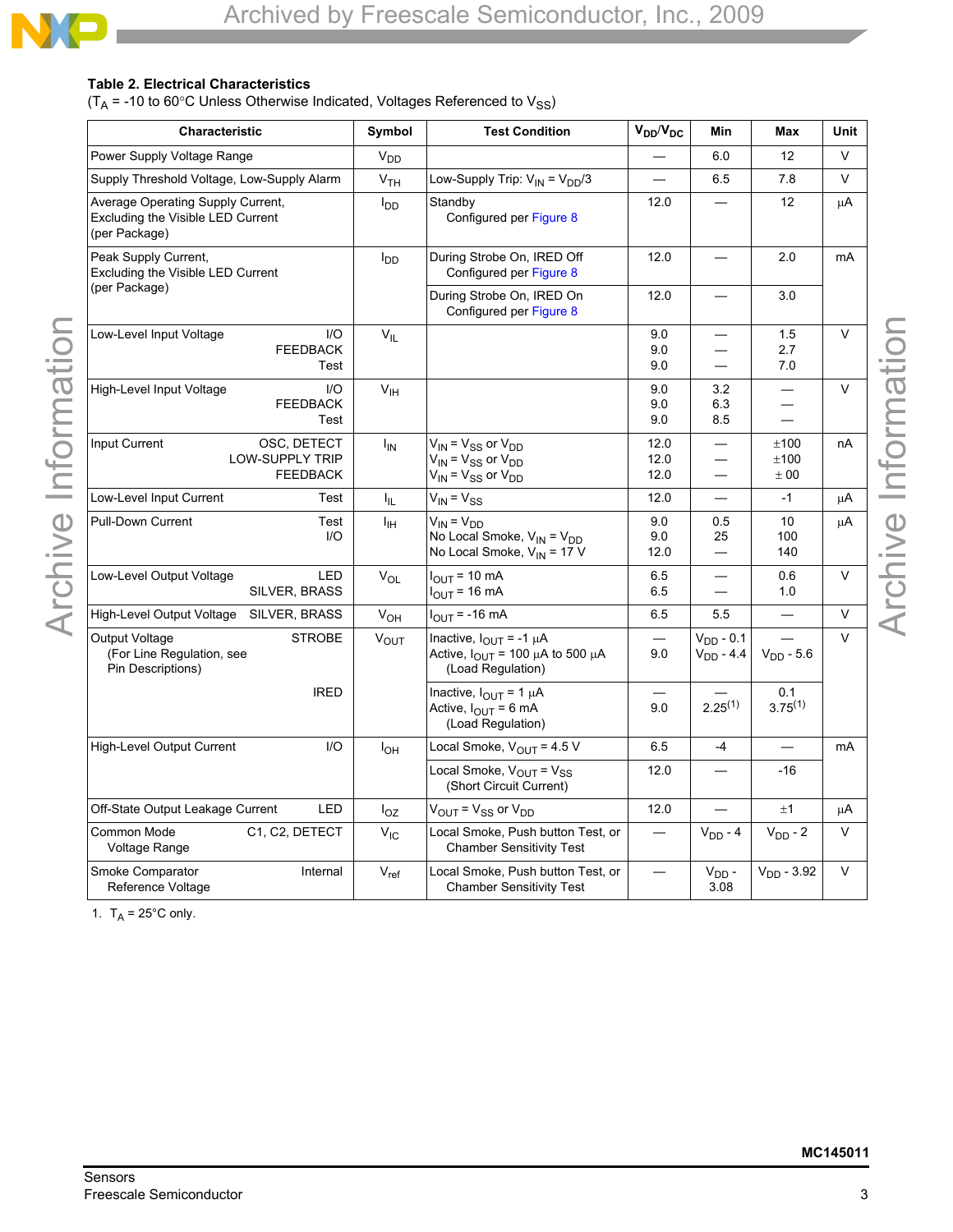## **Table 3. AC Electrical Characteristics**

(Reference Timing Diagram [Figure 6](#page-6-0) and [Figure 7\)](#page-7-0) (T<sub>A</sub> = 25°C, V<sub>DD</sub> = 9.0 V, Component Values from Figure 8: R1 = 100.0 K $\Omega$ , C3 = 1500.0 pF, R2 = 10.0 M $\Omega$ )

| No.            | <b>Characteristic</b>                           | Symbol            | <b>Test Condition</b>                                | <b>Min</b>                       | <b>Max</b>   | Unit    |
|----------------|-------------------------------------------------|-------------------|------------------------------------------------------|----------------------------------|--------------|---------|
| $\mathbf{1}$   | Oscillator Period <sup>(1)</sup>                | $1/f_{\rm OSC}$   | Free-Running Sawtooth<br>Measured at Pin 12          | 9.5                              | 11.5         | ms      |
| 2              | <b>LED Status</b>                               | $t_{LED}$         | No Local Smoke, and<br>No Remote Smoke               |                                  | Illuminated  |         |
| 3              |                                                 |                   | Remote Smoke, but<br>No Local Smoke                  |                                  | Illuminated  |         |
| $\overline{4}$ |                                                 |                   | Local Smoke or Push<br>button Test                   |                                  | Extinguished |         |
| 5              | <b>STROBE Pulse Width</b>                       | $t_{W(STB)}$      |                                                      | 9.5                              | 11.5         | ms      |
| 6              | <b>IRED Pulse Period</b>                        | <sup>t</sup> IRED | Smoke Test                                           | 9.67                             | 11.83        | s       |
| $\overline{7}$ |                                                 |                   | Chamber Sensitivity Test,<br>without Local Smoke     | 38.9                             | 47.1         |         |
| 8              |                                                 |                   | Push button Test                                     | 0.302                            | 0.370        |         |
| 9              | <b>IRED Pulse Width</b>                         | $t_{w(IRED)}$     |                                                      | 94                               | 116          | μS      |
| 10             | <b>IRED Rise Time</b>                           | $t_{\mathsf{R}}$  |                                                      | $\overbrace{\phantom{12321111}}$ | 30           | $\mu$ s |
|                | <b>IRED Fall Time</b>                           | $t_F$             |                                                      | $\overline{\phantom{0}}$         | 200          |         |
| 11             | SILVER and BRASS Modulation Period              | $t_{MOD}$         | Local or Remote Smoke                                | 297                              | 363          | ms      |
| 11, 12         | SILVER and BRASS Duty Cycle                     | $t_{ON}/t_{MOD}$  | Local or Remote Smoke                                | 73                               | 77           | $\%$    |
| 13             | SILVER and BRASS Chirp Pulse Period             | $t_{CH}$          | Low Supply or Degraded<br><b>Chamber Sensitivity</b> | 38.9                             | 47.1         | s       |
| 14             | SILVER and BRASS Chirp Pulse Width              | $t_{W(CH)}$       | Low Supply or Degraded<br><b>Chamber Sensitivity</b> | 9.5                              | 11.5         | ms      |
| 15             | Rising Edge on I/O to Smoke Alarm Response Time | $t_{RR}$          | Remote Smoke,<br>No Local Smoke                      |                                  | 800          | ms      |
| 16             | Strobe Pulse Period                             | $t_{\text{STB}}$  | Smoke Test                                           | 9.67                             | 11.83        | s       |
| 17             |                                                 |                   | Chamber Sensitivity Test,<br>without Local Smoke     | 38.9                             | 47.1         |         |
| 18             |                                                 |                   | Low Supply Test,<br>without Local Smoke              | 38.9                             | 47.1         |         |
| 19             |                                                 |                   | Push button Test                                     | 0.302                            | 0.370        |         |

1. Oscillator period T (= T<sub>R</sub> + T<sub>F</sub>) is determined by the external components R1, R2, and C3 where T<sub>R</sub> = (0.6931) R2 C3 and  $T_F$  = (0.6931) R1 C3. The other timing characteristics are some multiple of the oscillator timing as shown in the table.

### **Table 4. Pin Description**

| Pin No.       | Pin Name       | <b>Description</b>                                                                                                                                                                                                                                                                                                                                                                                                                                                   |
|---------------|----------------|----------------------------------------------------------------------------------------------------------------------------------------------------------------------------------------------------------------------------------------------------------------------------------------------------------------------------------------------------------------------------------------------------------------------------------------------------------------------|
|               | C <sub>1</sub> | A capacitor connected to this pin as shown in Figure 8. determines the gain of the on-chip photo amplifier during push<br>button test and chamber sensitivity test (high gain). The capacitor value is chosen such that the alarm is tripped from<br>background reflections in the chamber during push button test.<br>$A_v \approx 1$ + (C1/10) where C1 is in pF. CAUTION: The value of the closed-loop gain should not exceed 10,000.                             |
| $\mathcal{P}$ | C <sub>2</sub> | A capacitor connected to this pin as shown in Figure 8. determines the gain of the on-chip photo amplifier except during<br>push button or chamber sensitivity tests.<br>$A_v \approx 1$ + (C2/10) where C2 is in pF. This gain increases about 10% during the IRED pulse, after two consecutive local<br>smoke detections.<br>Resistor R14 must be installed in series with C2. R14 $\approx$ [1/(12 $\sqrt{C2}$ )] - 680 where R14 is in ohms and C2 is in farads. |
| 3             | <b>DETECT</b>  | This input to the high-gain pulse amplifier is tied to the cathode of an external photodiode. The photodiode should have<br>low capacitance and low dark leakage current. The diode must be shunted by a load resistor and is operated at zero<br>bias.<br>The Detect input must be ac/dc decoupled from all other signals, VDD, and VSS. Lead length and/or foil traces to this<br>pin must be minimized, also. See Figure 9.                                       |

#### **MC145011**

Archive Information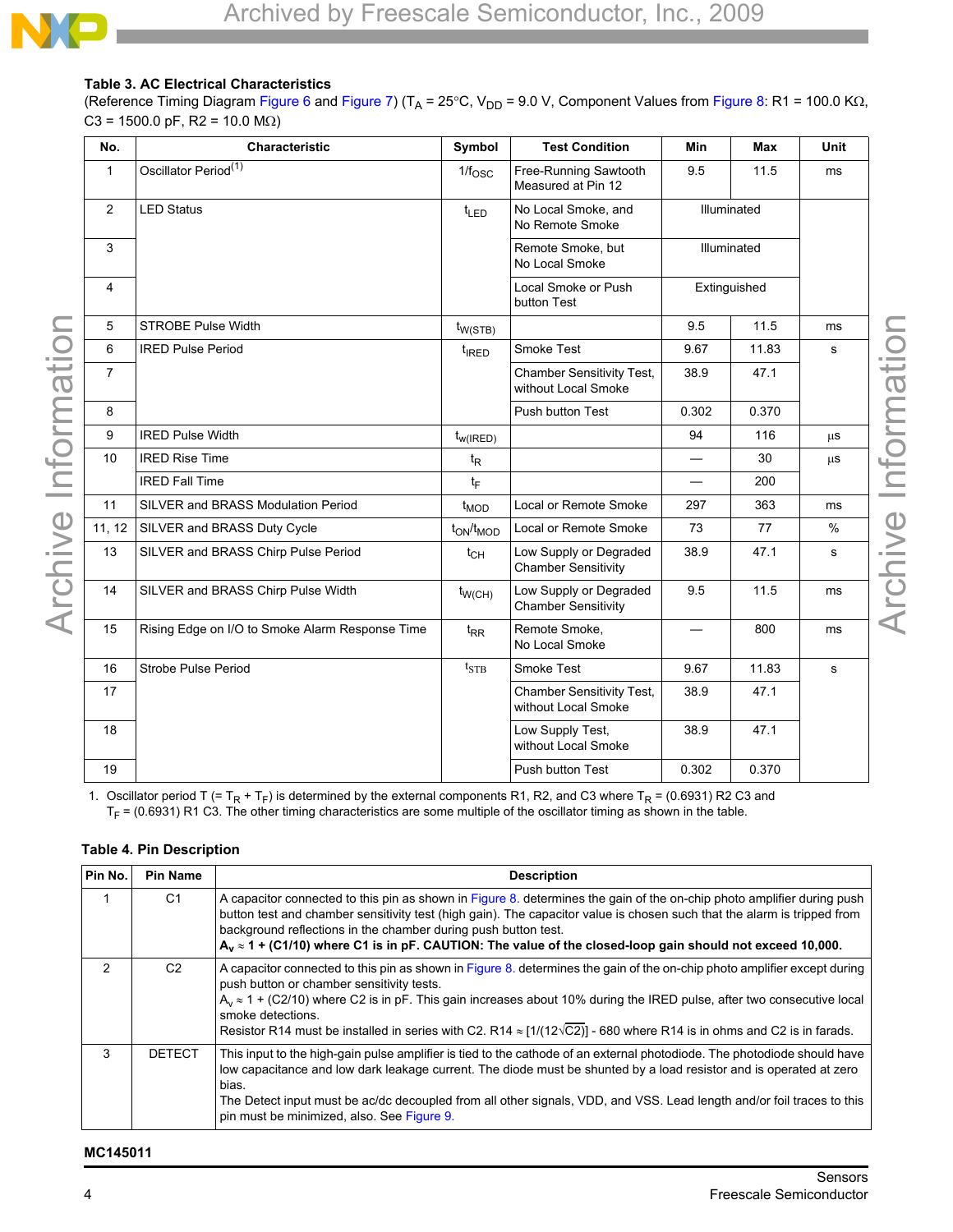## **Table 4. Pin Description (Continued)**

|                     | Pin No.        | <b>Pin Name</b>                      | <b>Description</b>                                                                                                                                                                                                                                                                                                                                                                                                                                                                                                                                                                                                                                                                                                                                                                                                                                                                                                                                                                                                                                                                                        |
|---------------------|----------------|--------------------------------------|-----------------------------------------------------------------------------------------------------------------------------------------------------------------------------------------------------------------------------------------------------------------------------------------------------------------------------------------------------------------------------------------------------------------------------------------------------------------------------------------------------------------------------------------------------------------------------------------------------------------------------------------------------------------------------------------------------------------------------------------------------------------------------------------------------------------------------------------------------------------------------------------------------------------------------------------------------------------------------------------------------------------------------------------------------------------------------------------------------------|
| Archive Information | 4              | <b>STROBE</b>                        | This output provides a strobed, regulated voltage referenced to $V_{DD}$ . The temperature coefficient of this voltage is<br>$\pm$ 0.2% °C maximum from - 10° to 60°C. The supply-voltage coefficient (line regulation) is $\pm$ 0.2%/V maximum from 6 to<br>12 V. Strobe is tied to external resistor string R8, R9, and R10.                                                                                                                                                                                                                                                                                                                                                                                                                                                                                                                                                                                                                                                                                                                                                                            |
|                     | 5              | <b>VDD</b>                           | This pin is connected to the positive supply potential and may range from $+$ 6 to $+$ 12 V with respect to $V_{SS}$ .                                                                                                                                                                                                                                                                                                                                                                                                                                                                                                                                                                                                                                                                                                                                                                                                                                                                                                                                                                                    |
|                     | 6              | <b>IRED</b>                          | This output provides pulsed base current for external NPN transistor Q1 used as the infrared emitter driver. Q1 must<br>have $\beta \ge 100$ . At 10 mA, the temperature coefficient of the output voltage is typically + 0.5%/°C from - 10° to 60°C. The<br>supply-voltage coefficient (line regulation) is $\pm$ 0.2%/V maximum from 6 to 12 V. The IRED pulse width (active-high) is<br>determined by external components R1 and C3. With a 100 k $\Omega/1500$ pF combination, the nominal width is 105 µs.<br>To minimize noise impact, IRED is not active when the visible LED and horn outputs are active. IRED is active near the<br>end of Strobe pulses for Smoke Tests, Chamber Sensitivity Test, and Push button Test.                                                                                                                                                                                                                                                                                                                                                                        |
|                     | $\overline{7}$ | I/O                                  | This pin can be used to connect up to 40 units together in a wired-OR configuration for common signaling. V <sub>SS</sub> is used<br>as the return. An on-chip current sink minimizes noise pick up during non-smoke conditions and eliminates the need for<br>an external pull-down resistor to complete the wired-OR. Remote units at lower supply voltages do not draw excessive<br>current from a sending unit at a higher supply voltage.<br>I/O can also be used to activate escape lights, auxiliary alarms, remote alarms, and/or auto-dialers.<br>As an input, this pin feeds a positive-edge-triggered flip-flop whose output is sampled nominally every 625 ms during<br>standby (using the recommended component values). A local-smoke condition or the push button-test mode forces this<br>current-limited output to source current. All input signals are ignored when I/O is sourcing current.<br>If unused, I/O must be left unconnected.                                                                                                                                               |
|                     | 8              | <b>BRASS</b>                         | This half of the push-pull driver output is connected to the metal support electrode of a piezoelectric audio transducer<br>and to the horn-starting resistor. A continuous modulated tone from the transducer is a smoke alarm indicating either<br>local or remote smoke. A short beep or chirp is a trouble alarm indicating a low supply or degraded chamber sensitivity.                                                                                                                                                                                                                                                                                                                                                                                                                                                                                                                                                                                                                                                                                                                             |
|                     | 9              | <b>SILVER</b>                        | This half of the push-pull driver output is connected to the ceramic electrode of a piezoelectric transducer and to the<br>horn-starting capacitor.                                                                                                                                                                                                                                                                                                                                                                                                                                                                                                                                                                                                                                                                                                                                                                                                                                                                                                                                                       |
|                     | 10             | <b>FEEDBACK</b>                      | This input is connected to both the feedback electrode of a self-resonating piezoelectric transducer and the horn-starting<br>resistor and capacitor through current-limiting resistor R4. If unused, this pin must be tied to VSS or VDD.                                                                                                                                                                                                                                                                                                                                                                                                                                                                                                                                                                                                                                                                                                                                                                                                                                                                |
|                     | 11             | LED                                  | This active-low open-drain output directly drives an external visible LED.<br>The load for the low-supply test is applied by this output. This low-supply test is non-coincident with the smoke tests,<br>chamber sensitivity test, push button test, or any alarm signals.<br>The LED also provides a visual indication of the detector status as follows, assuming the component values shown in<br>Figure 8:<br>Standby (includes low-supply and chamber sensitivity tests) - constantly illuminated<br>Local Smoke - constantly extinguished<br>Remote Smoke - constantly illuminated<br>Push button Test - constantly extinguished (system OK); constantly illuminated (system problem)                                                                                                                                                                                                                                                                                                                                                                                                              |
|                     | 12             | <b>OSC</b>                           | This pin is used in conjunction with external resistor R2 (10 M $\Omega$ ) to V <sub>DD</sub> and external capacitor C3 (1500 pF) to V <sub>DD</sub> to<br>form an oscillator with a nominal period of 10.5 ms.                                                                                                                                                                                                                                                                                                                                                                                                                                                                                                                                                                                                                                                                                                                                                                                                                                                                                           |
|                     | 13             | R <sub>1</sub>                       | This pin is used in conjunction with resistor R1 (100 k $\Omega$ ) to pin 12 and C3 (1500 pF, see pin 12 description) to determine<br>the IRED pulse width. With this RC combination, the nominal pulse width is 105 $\mu$ s.                                                                                                                                                                                                                                                                                                                                                                                                                                                                                                                                                                                                                                                                                                                                                                                                                                                                             |
|                     | 14             | <b>VSS</b>                           | This pin is the negative supply potential and the return for the I/O pin. Pin 14 is usually tied to ground.                                                                                                                                                                                                                                                                                                                                                                                                                                                                                                                                                                                                                                                                                                                                                                                                                                                                                                                                                                                               |
|                     | 15             | LOW-<br><b>SUPPLY</b><br><b>TRIP</b> | This pin is connected to an external voltage which determines the low-supply alarm threshold. The trip voltage is<br>obtained through a resistor divider connected between the VDD and LED pins. The low-supply alarm threshold voltage<br>(in volts) $\approx$ (5R7/R6) + 5 where R6 and R7 are in the same units.                                                                                                                                                                                                                                                                                                                                                                                                                                                                                                                                                                                                                                                                                                                                                                                       |
|                     | 16             | <b>TEST</b>                          | This input has an on-chip pull-down device and is used to manually invoke a test mode.<br>The Push button Test mode is initiated by a high level at pin 16 (usually depression of a S.P.S.T. normally-open push<br>button switch to $V_{DD}$ ). After one oscillator cycle, IRED pulses approximately every 336 ms, regardless of the presence<br>of smoke. Additionally, the amplifier gain is increased by automatic selection of C1. Therefore, the background<br>reflections in the smoke chamber may be interpreted as smoke, generating a simulated-smoke condition. After the<br>second IRED pulse, a successful test activates the horn-driver and I/O circuits. The active I/O allows remote signaling<br>for system testing. When the Push button Test switch is released, the Test input returns to $V_{SS}$ due to the on-chip pull-<br>down device. After one oscillator cycle, the amplifier gain returns to normal, thereby removing the simulated-smoke<br>condition. After two additional IRED pulses, less than a second, the IC exits the alarm mode and returns to standby<br>timing. |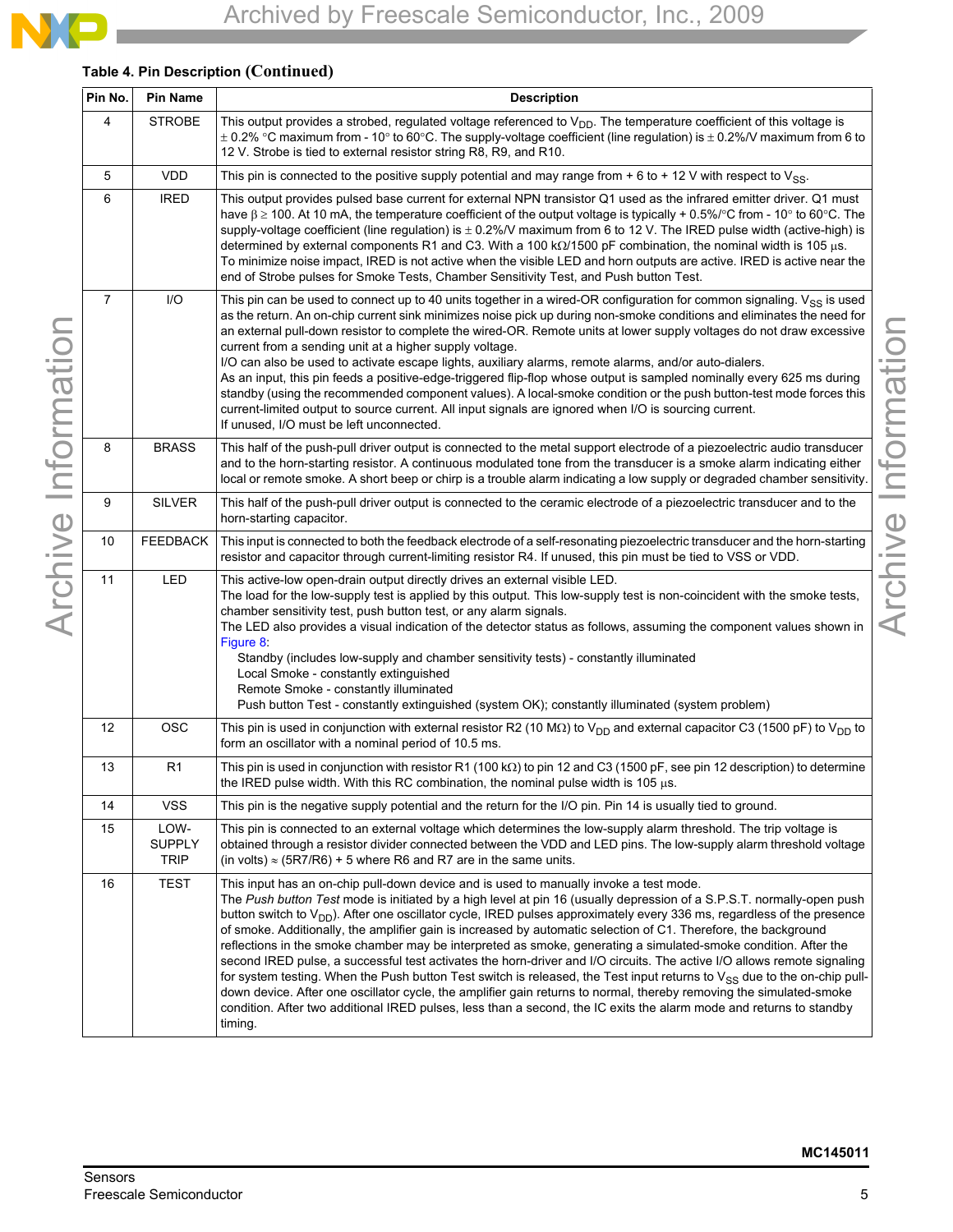

**Figure 3. AC Characteristics versus Supply**



NOTE: Includes external component variations. See [Figure 5](#page-5-0).





<span id="page-5-0"></span>NOTE: These components were used to generate Figure 4.

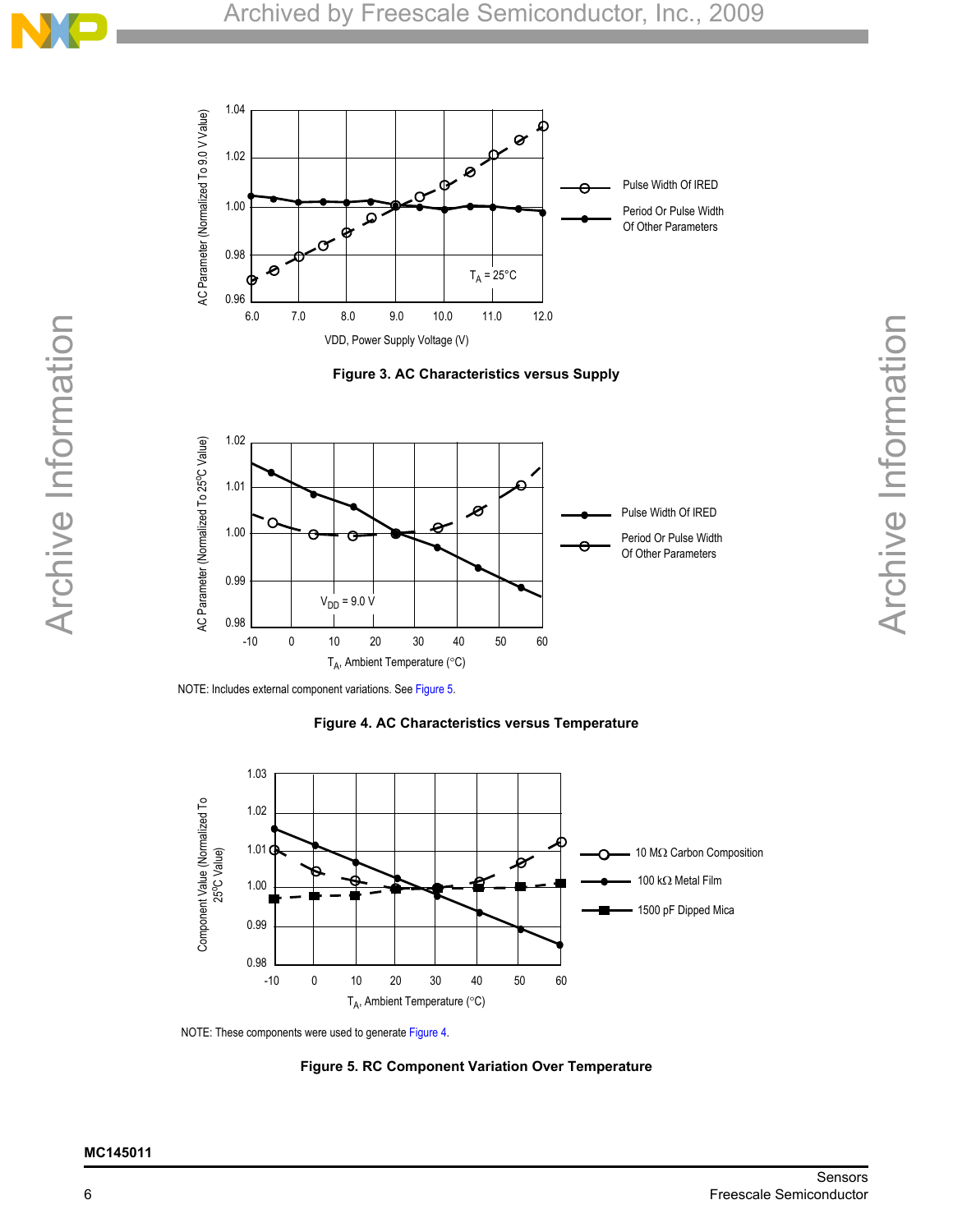

Archive Information Archive Information



<span id="page-6-0"></span>**MC145011**

Archive Information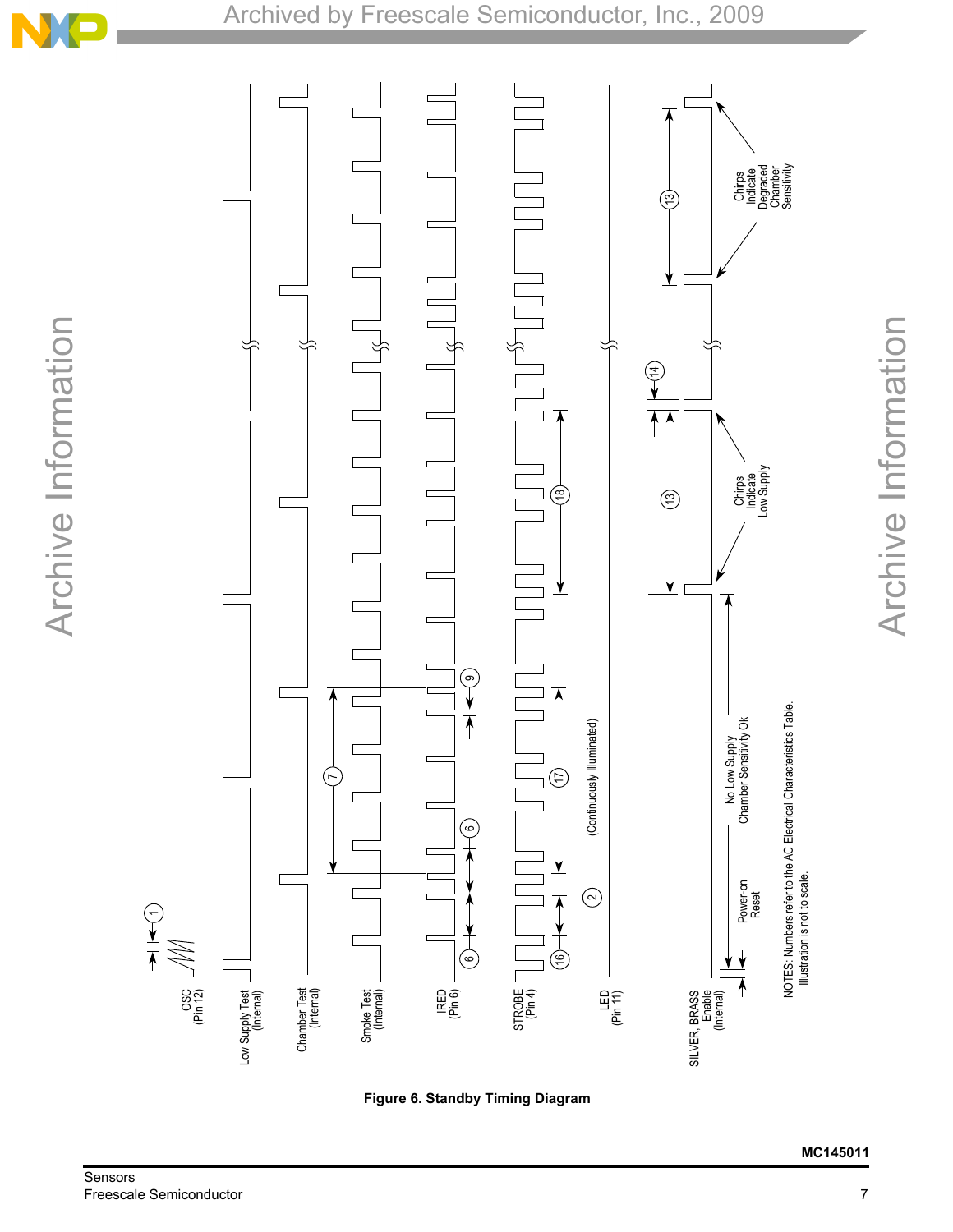

# Archived by Freescale Semiconductor, Inc., 2009

<span id="page-7-0"></span>Archive Information Archive Information



Archive Information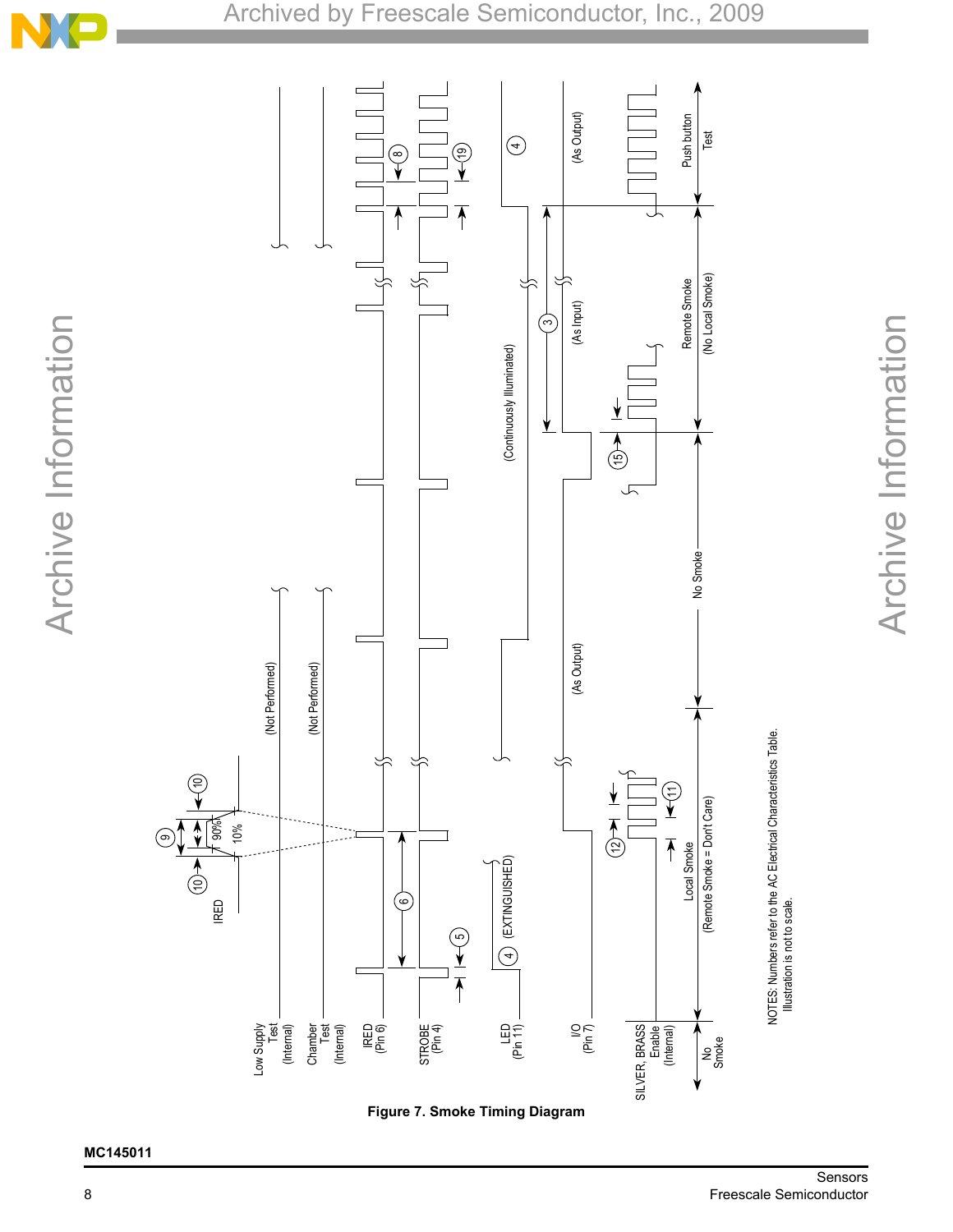

Archive Information



Values for R4, R5, and C6 may differ depending on type of piezoelectric horn used.

\* C2 and R13 are used for coarse sensitivity adjustment. Typical values are shown.

† R9 is for fine sensitivity adjustment (optional). If fixed resistors are used, R8 = 12 k, R10 is 5.6 k to 10 k, and R9 is eliminated. When R9 is used, noise pickup is increased due to antenna effects. Shielding may be required.

\*\* C4 should be 22 μF if B1 is a carbon battery. C4 could be reduced to 1 μF when an alkaline battery is used.

**Figure 8. Typical Application**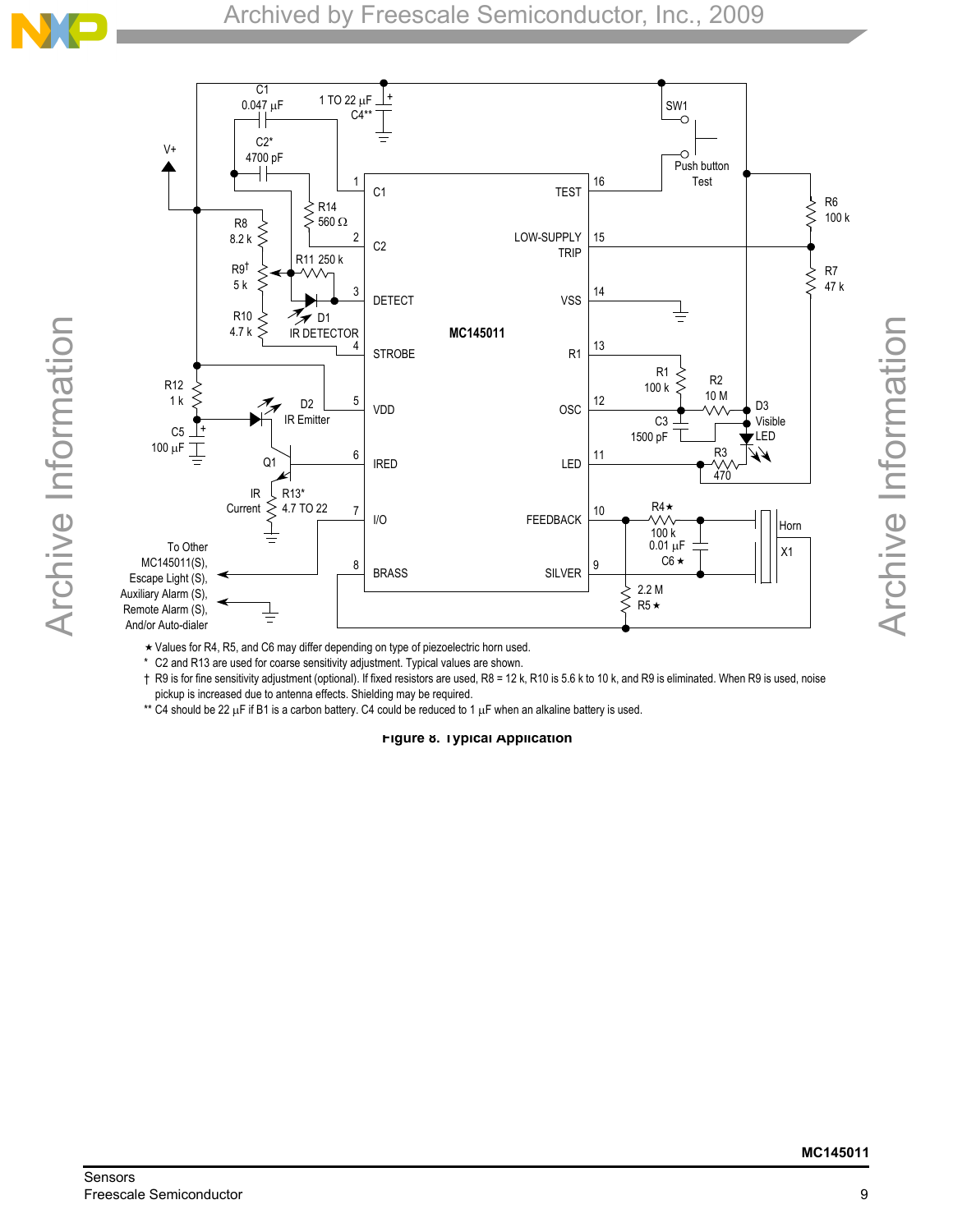

## **CALIBRATION**

To facilitate checking the sensitivity and calibrating smoke detectors, the MC145011 can be placed in a calibration mode. In this mode, certain device pins are controlled/ reconfigure as shown in [Table 5](#page-9-1). To place the part in the calibration mode, Pin 16 (Test) must be pulled below the  $V_{SS}$  pin with 100 μA continuously drawn out of the pin for at least one cycle on the OSC pin. To exit this mode, the Test pin is floated for at least one OSC cycle.

In the calibration mode, the IRED pulse rate is increased to one for every OSC cycle. Also, Strobe is always active low.

## <span id="page-9-1"></span>**Table 5. Configuration of Pins in the Calibration Mode**

| Pin | <b>Description</b>     | Comment                                                                                                                                                                                                                                                         |
|-----|------------------------|-----------------------------------------------------------------------------------------------------------------------------------------------------------------------------------------------------------------------------------------------------------------|
| 7   | 1/O                    | Disabled as an output. Forcing this pin high places the photo amp output on pin 1 or 2, as determined<br>by Low-Supply Trip. The amp's output appears as pulses and is referenced to $V_{DD}$ .                                                                 |
| 15  | <b>LOW-SUPPLY TRIP</b> | If the I/O pin is high, pin 15 controls which gain capacitor is used. Low: normal gain, amp output on<br>pin 1. High: supervisory gain, amp output on pin 2.                                                                                                    |
| 10  | <b>FEEDBACK</b>        | Driving this input high enables hysteresis (10% gain increase) in the photo amp; pin 15 must be low.                                                                                                                                                            |
| 12  | <b>OSC</b>             | Driving this input high brings the internal clock high. Driving the input low brings the internal clock low.<br>If desired, the RC network for the oscillator may be left intact; this allows the oscillator to run similar to<br>the normal mode of operation. |
| 9   | <b>SILVER</b>          | This pin becomes the smoke comparator output. When the OSC pin is toggling, positive pulses indicate<br>that smoke has been detected. A static low level indicates no smoke.                                                                                    |
| 8   | <b>BRASS</b>           | This pin becomes the smoke integrator output. That is, 2 consecutive smoke detections are required<br>for "on" (static high level) and 2 consecutive no-detections for "off" (static low level).                                                                |



Archive Information

Archive Information

- NOTES: Illustration is bottom view of layout using a DIP. Top view for SOIC layout is mirror image. Optional potentiometer R9 is not included.
	- Drawing is not to scale.

 Leads on D1, R11, R8, and R10 and their associated traces must be kept as short as possible. This practice minimizes noise pick up.

<span id="page-9-0"></span>Pin 3 must be decoupled from all other traces.

## **Figure 9. Recommended PCB Layout**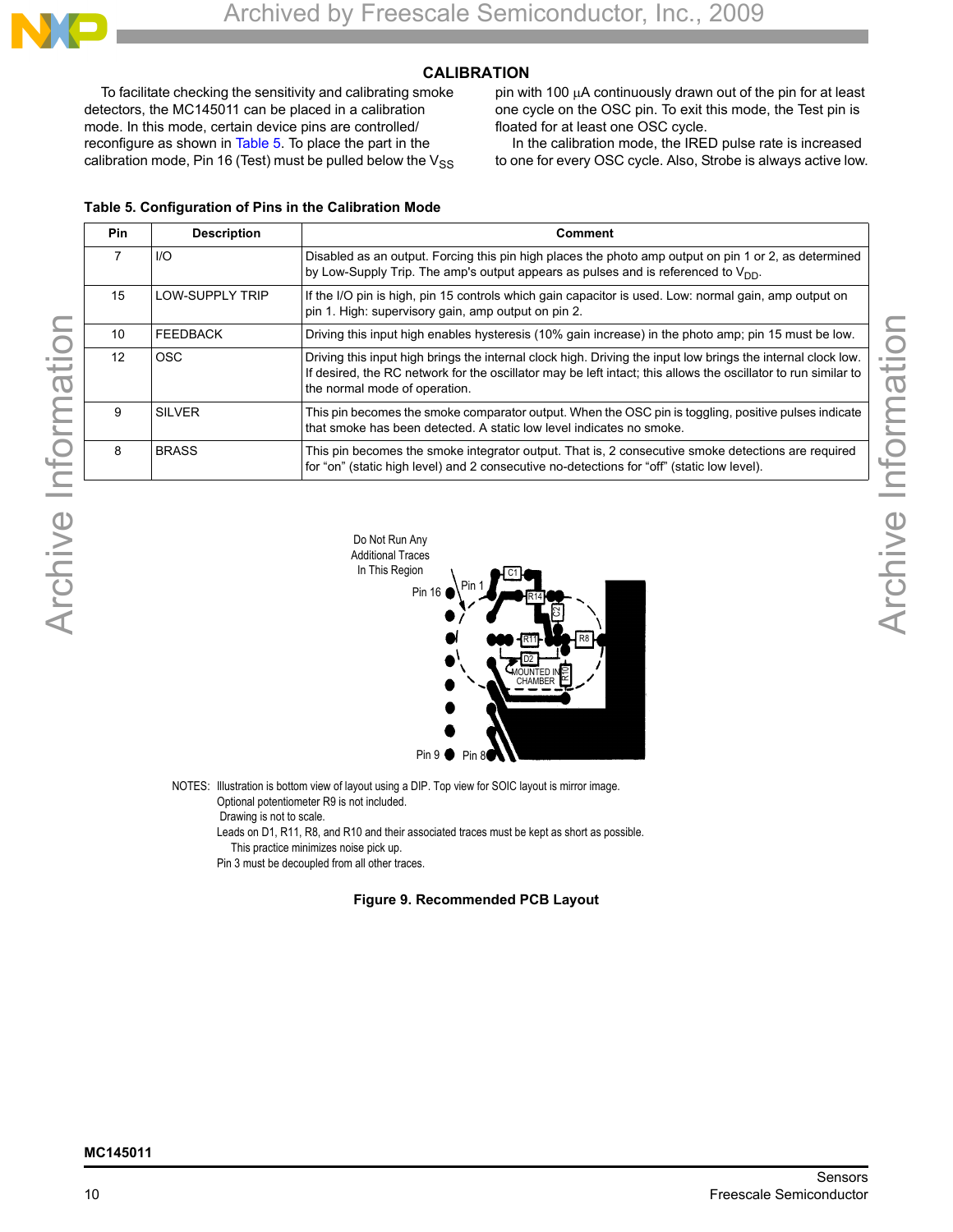## **PACKAGE DIMENSIONS**



Archive Information Archive Information

**MC145011**

Archive Information